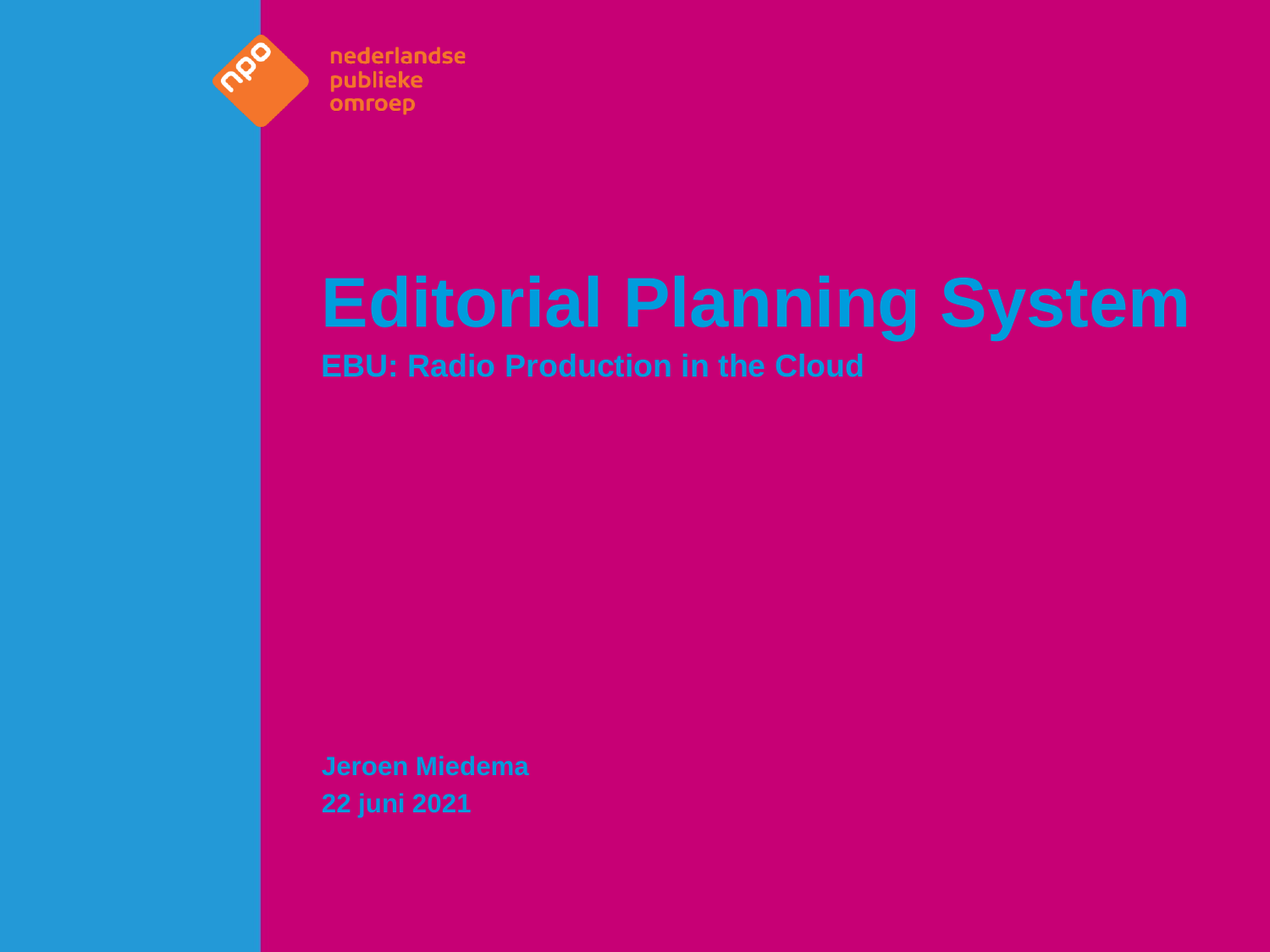

# **Editorial Planning System (EPS)**

- **Planning broadcast schedules**
- **The only source to display broadcast schedules online**
- **Create rundows of the broadcasts**
- **Enables DJ's to communicate with listeners via messages**
- **After broadcast: create audio/video clips and publish online**

Editorial Planning System NPO 22 juni 2021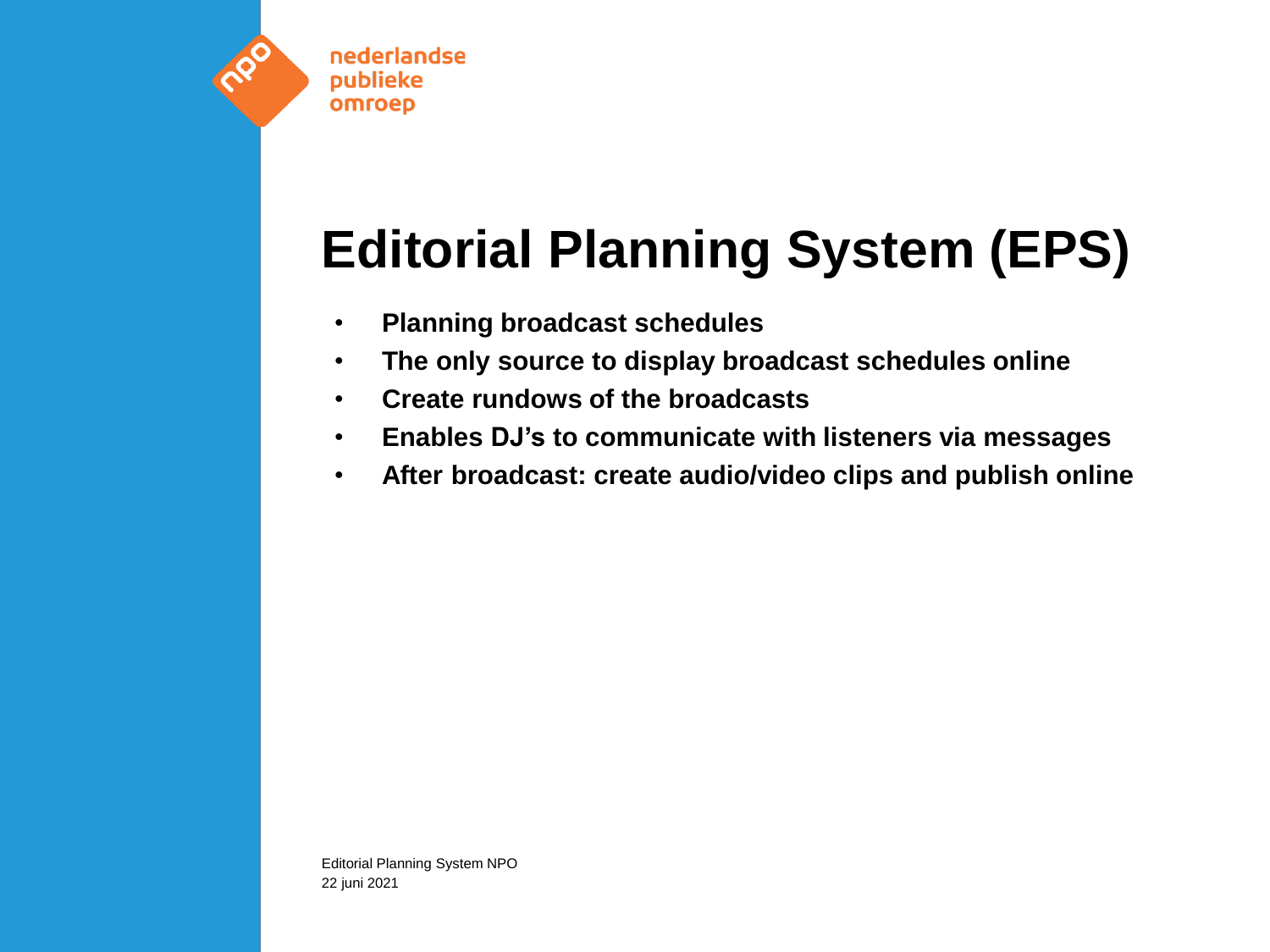

# **First generation**

- **2007**
- **Producers Log**
- **Use case: to prevent duplications on air**
- **Radiomanager 1, 2 and 3**
- **Tender new application**

Editorial Planning System NPO 22 juni 2021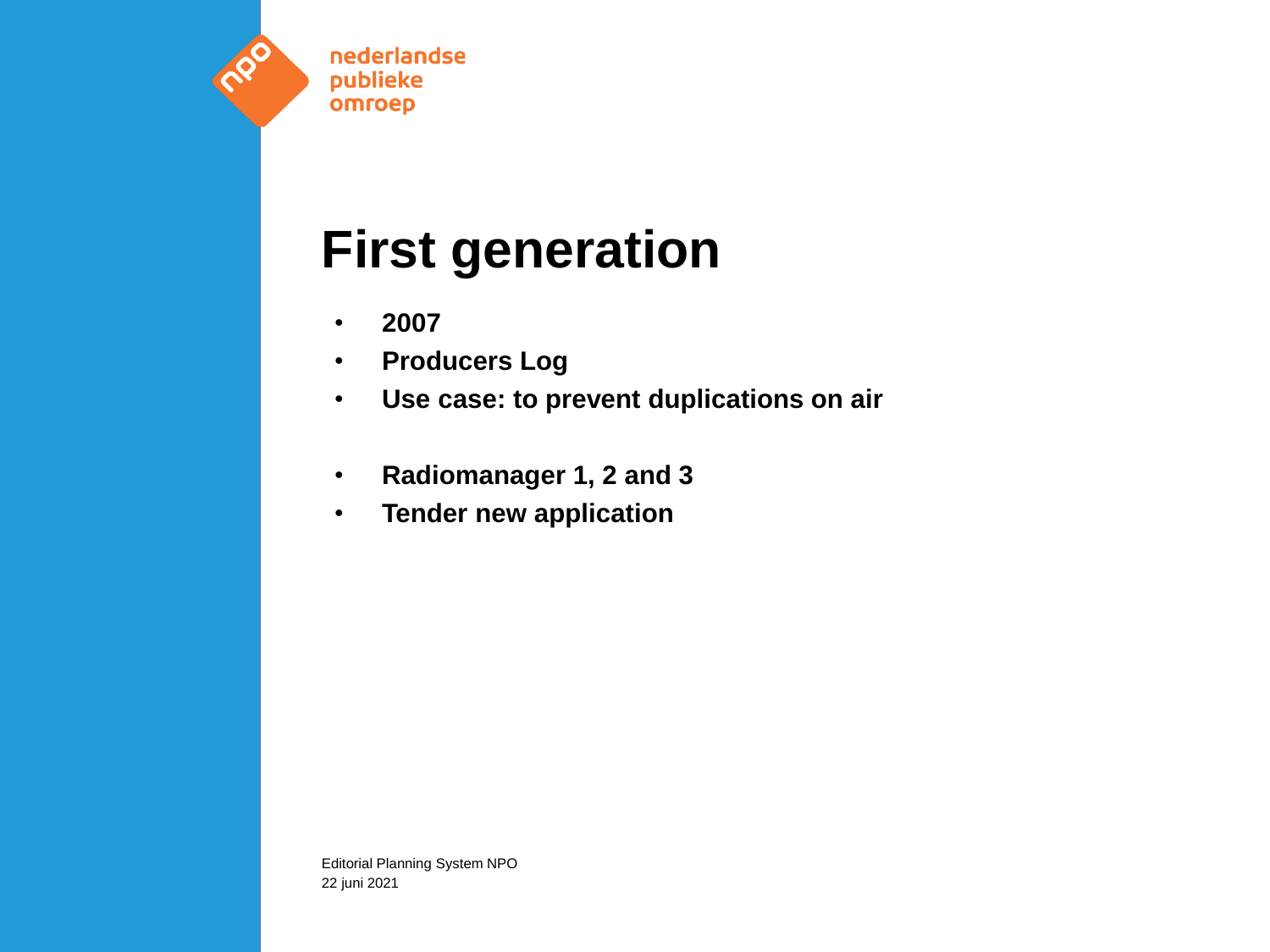

### **Tender**

#### **Requirements:**

- **1. Off the shelf product**
- **2. Software as a Service solution**
- **Keep the product clean and avoid custom inplementations**
- **Remove dependency between the supplier on the one hand and the hosting of the NPO on the other**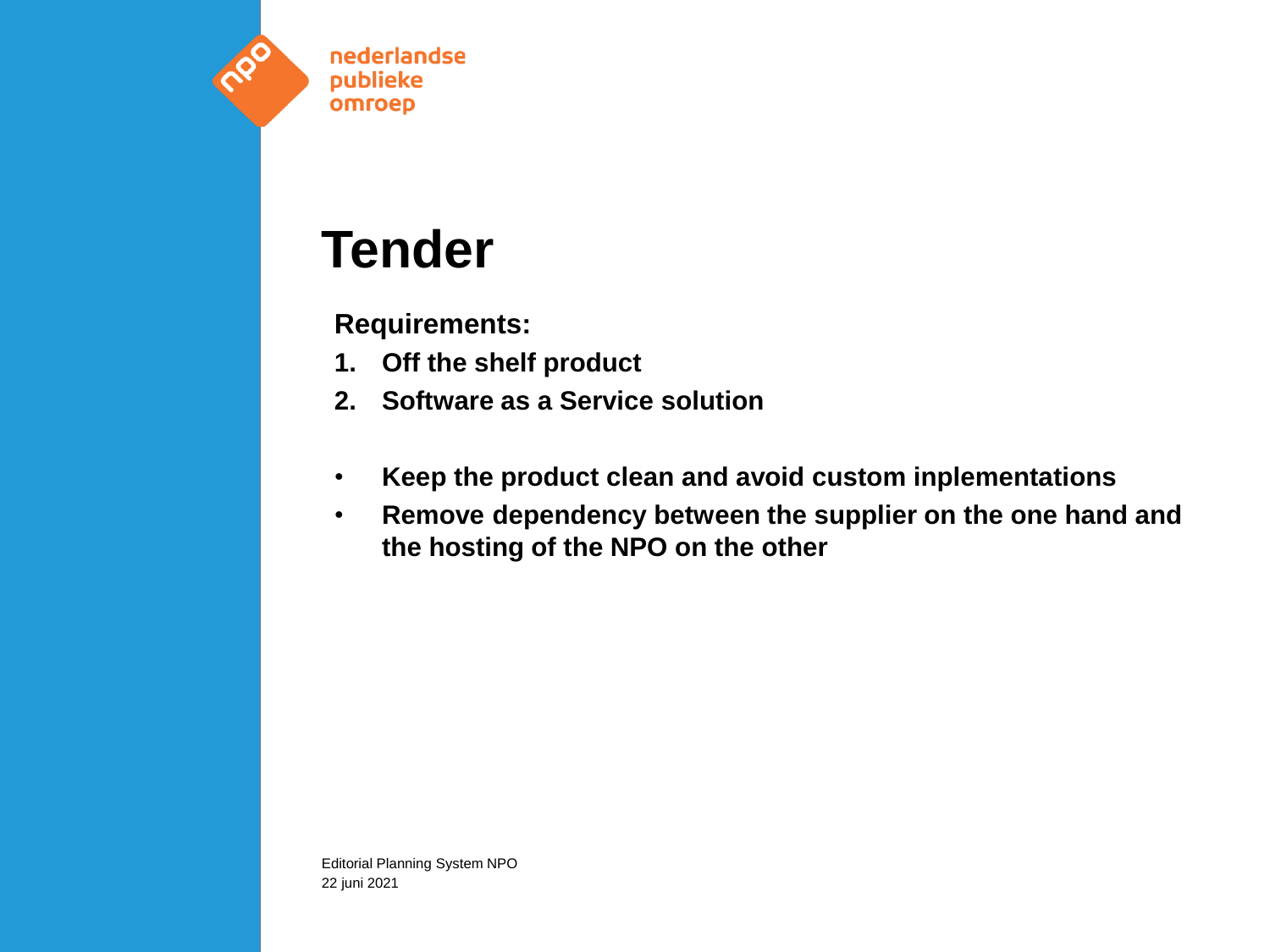

# **Second generation**

**Prepr application:**

- **Runs in the cloud**
- **Not custom build, used by many radiostations**

#### **But:**

- **Required lots of customisation for NPO**
- **Adjusting an existing workflow from a radiostation to a system is very hard**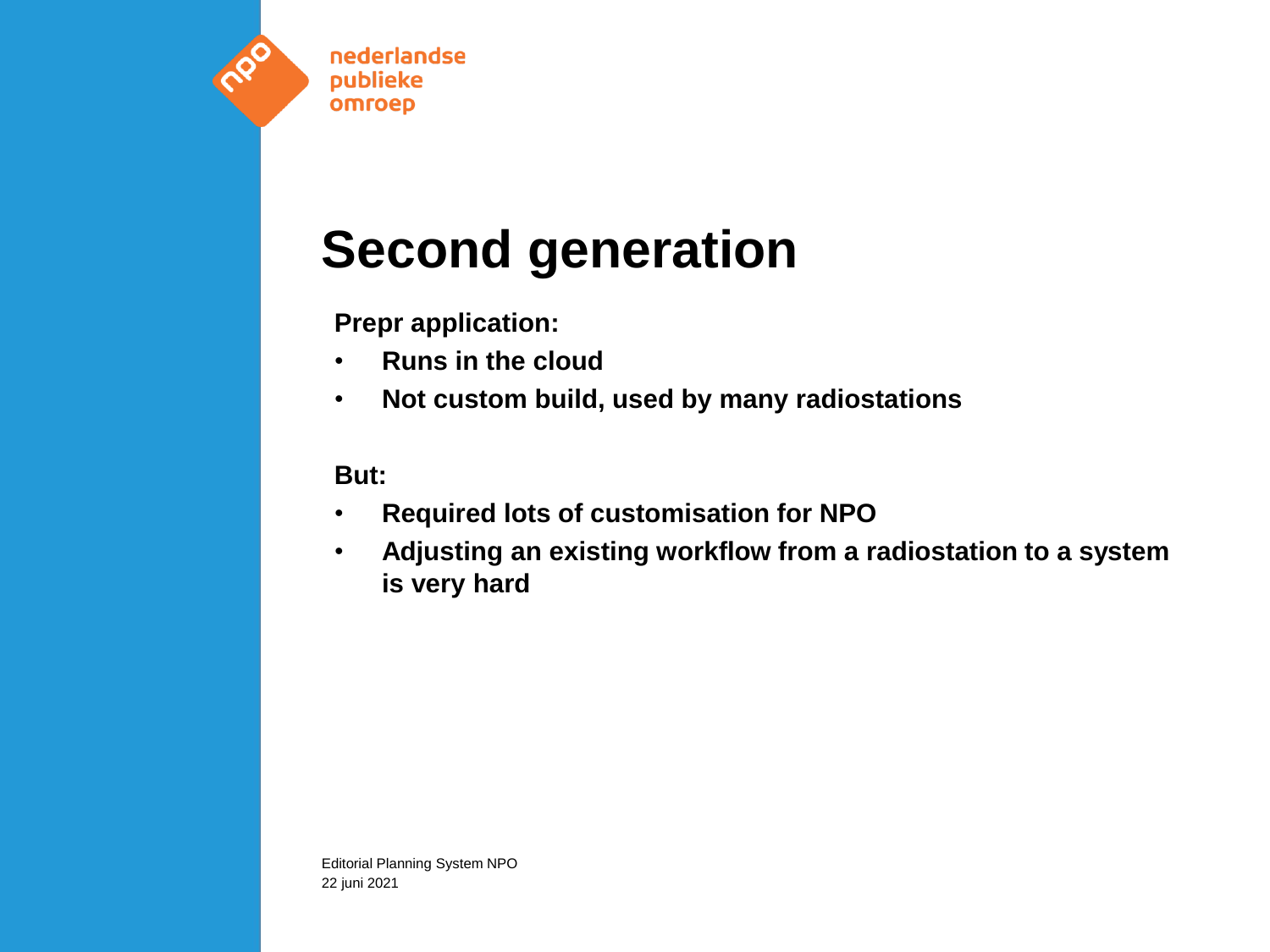

### **New tender later this year**

**Different approach:**

- **Make more and better use of our metadata**
- **Impressed by event based radio production system from VRT**

**New editorial planning system:**

- **Software as a Service or hosted on premise? > Hybrid**
- **Off the shelf product? Probably, but it must be highly flexible**